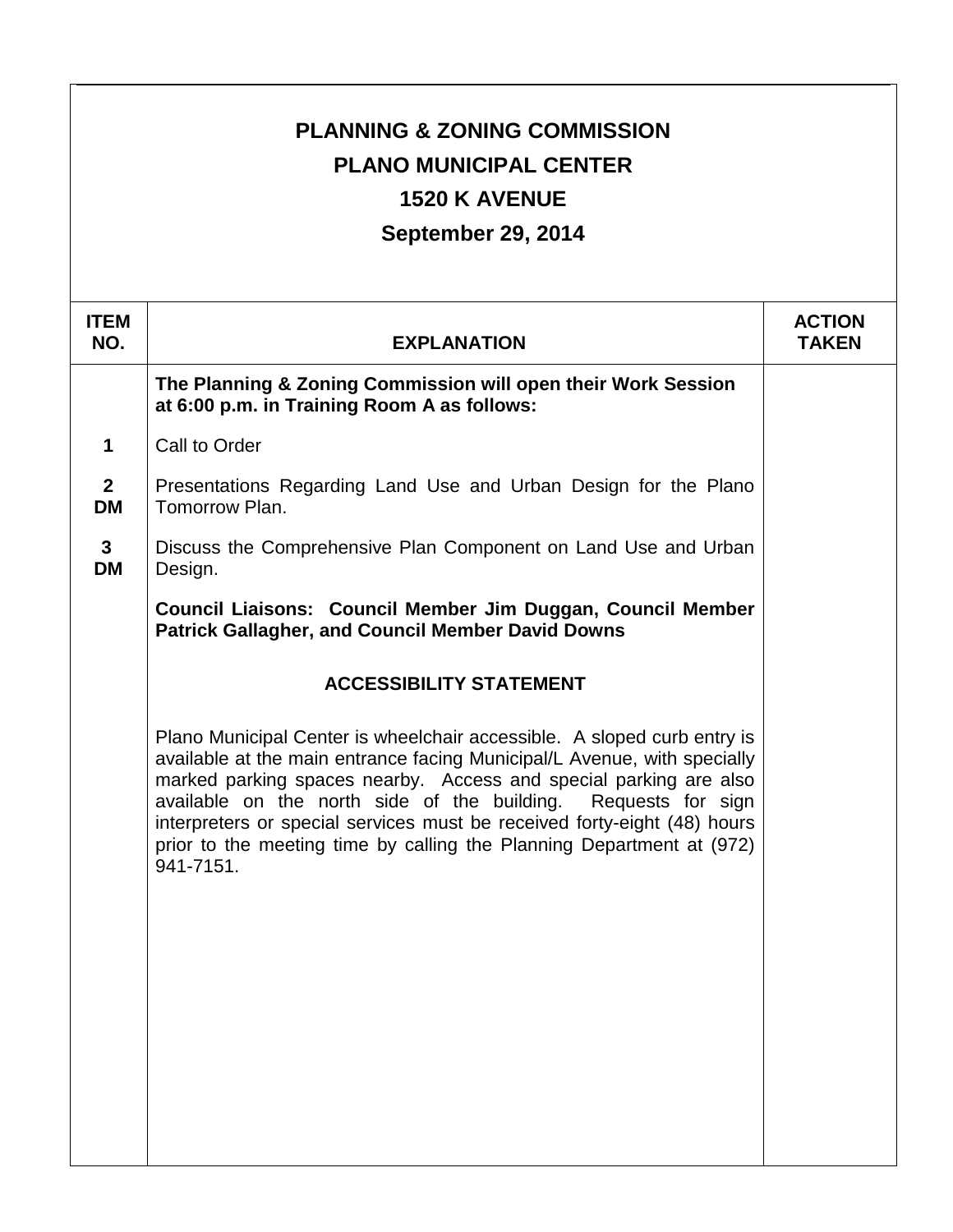### **CITY OF PLANO PLANNING & ZONING COMMISSION PUBLIC HEARING PROCEDURES**

**The Planning & Zoning Commission welcomes your thoughts and comments on these agenda items. The Commission does ask, however, that if you wish to speak on an item you:**

- 1. **Fill out a speaker card.** This helps the Commission know how many people wish to speak for or against an item, and helps in recording the minutes of the meeting. **However, even if you do not fill out a card, you may still speak**. Please give the card to the secretary at the right-hand side of the podium before the meeting begins.
- 2. **Limit your comments to new issues dealing directly with the case or item**. Please try not to repeat the comments of other speakers.
- 3. **Limit your speaking time so that others may also have a turn**. If you are part of a group or homeowners association, it is best to choose one representative to present the views of your group. The Commission's adopted rules on speaker times are as follows:
	- 15 minutes for the applicant After the public hearing is opened, the Chair of the Planning & Zoning Commission will ask the applicant to speak first.
	- 3 minutes each for all other speakers, up to a maximum of 45 minutes. Individual speakers may yield their time to a homeowner association or other group representative, up to a maximum of 15 minutes of speaking time.

If you are a group representative and other speakers have yielded their 3 minutes to you, please present their speaker cards along with yours to the secretary.

- 5 minutes for applicant rebuttal.
- Other time limits may be set by the Chairman.

### **The Commission values your testimony and appreciates your compliance with these guidelines.**

For more information on the items on this agenda, or any other planning, zoning, or transportation issue, please contact the Planning Department at (972) 941-7151.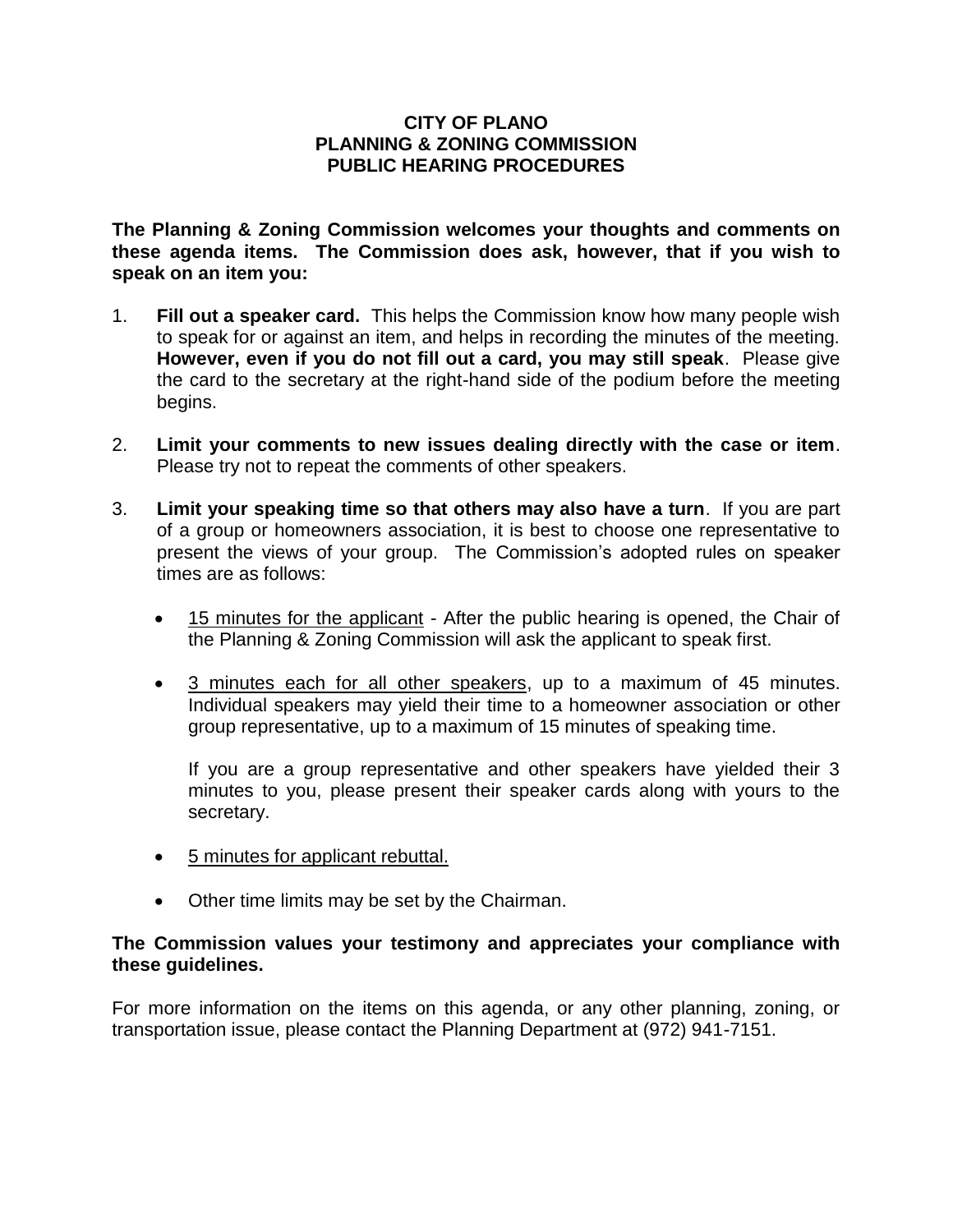# CITY OF PLANO

# PLANNING & ZONING COMMISSION

# September 29, 2014

## **Agenda Item No.** 2

**Work Session:** Presentation regarding the Land Use and Urban Design component for the Plano Tomorrow Plan

**Applicant:** City of Plano

### **DESCRIPTION:**

Presentation regarding the Land Use and Urban Design component for the Plano Tomorrow Plan.

### **REMARKS:**

The topic for discussion will be the Land Use and Urban Design component of the Plano Tomorrow Plan. The work session will begin in Training Room A at 6:00 p.m. during dinner and will include a presentation on land use and urban design. The presenter for the night is Mr. Frank Bliss, President of Cooper and Stebbins.

There will be time for the Planning & Zoning Commission to ask questions of the speakers concluding the presentations. After the presentations, the Commission will focus on discussion of land use and urban design issues and recommendations regarding policy statements.

#### **RECOMMENDATION:**

No action required from the Commission.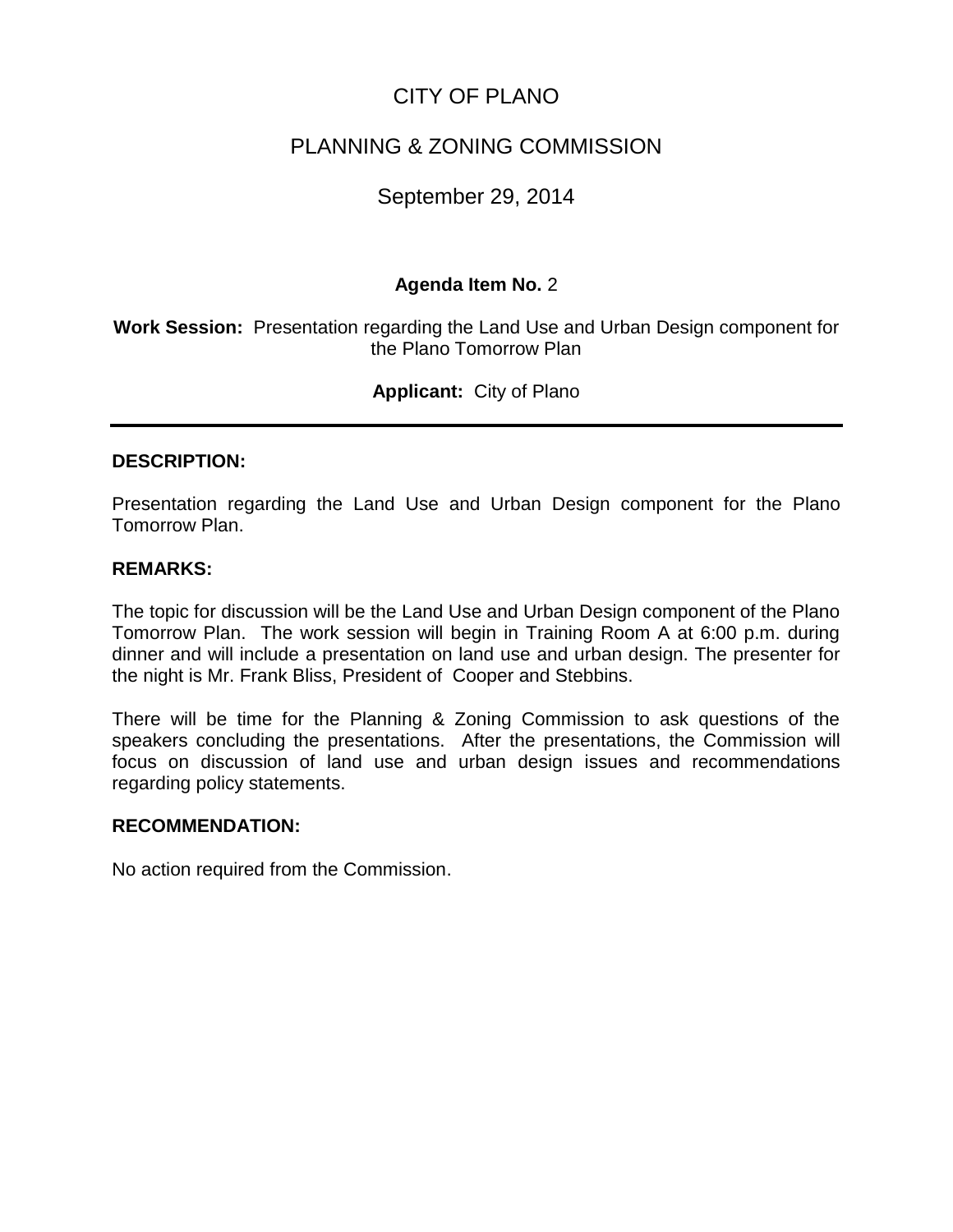# CITY OF PLANO

# PLANNING & ZONING COMMISSION

# September 29, 2014

# **Agenda Item No.** 3

**Work Session:** Discuss the Comprehensive Plan Component on Land Use and Urban Design

# **Applicant:** City of Plano

### **DESCRIPTION:**

Discuss the Comprehensive Plan Component on Land Use and Urban Design.

### **REMARKS:**

A brief summary of each of the five issues and policy statements regarding Land Use and Urban Design will be presented during the discussion and direction time as follows:

- Land Use
- Urban Design
- Urbanization of High Intensity Corridors
- Undeveloped Land
- Transit-Oriented Development

The focus of the document is the City Council and Commission directives to staff from the results of the joint work session map exercises and the responses to the development policy survey questions. Public input from the Plano Tomorrow Survey is also provided. The Commission will be asked if they agree with policy statements in the summary document. If there is a disagreement with the proposed policy statement, the Commission should discuss and develop a new statement consistent with the desired direction for the topic.

### **RECOMMENDATION:**

Recommended the Commission provide direction regarding the policy statements in the Plano Tomorrow plan to address Land Use and Urban Design issues.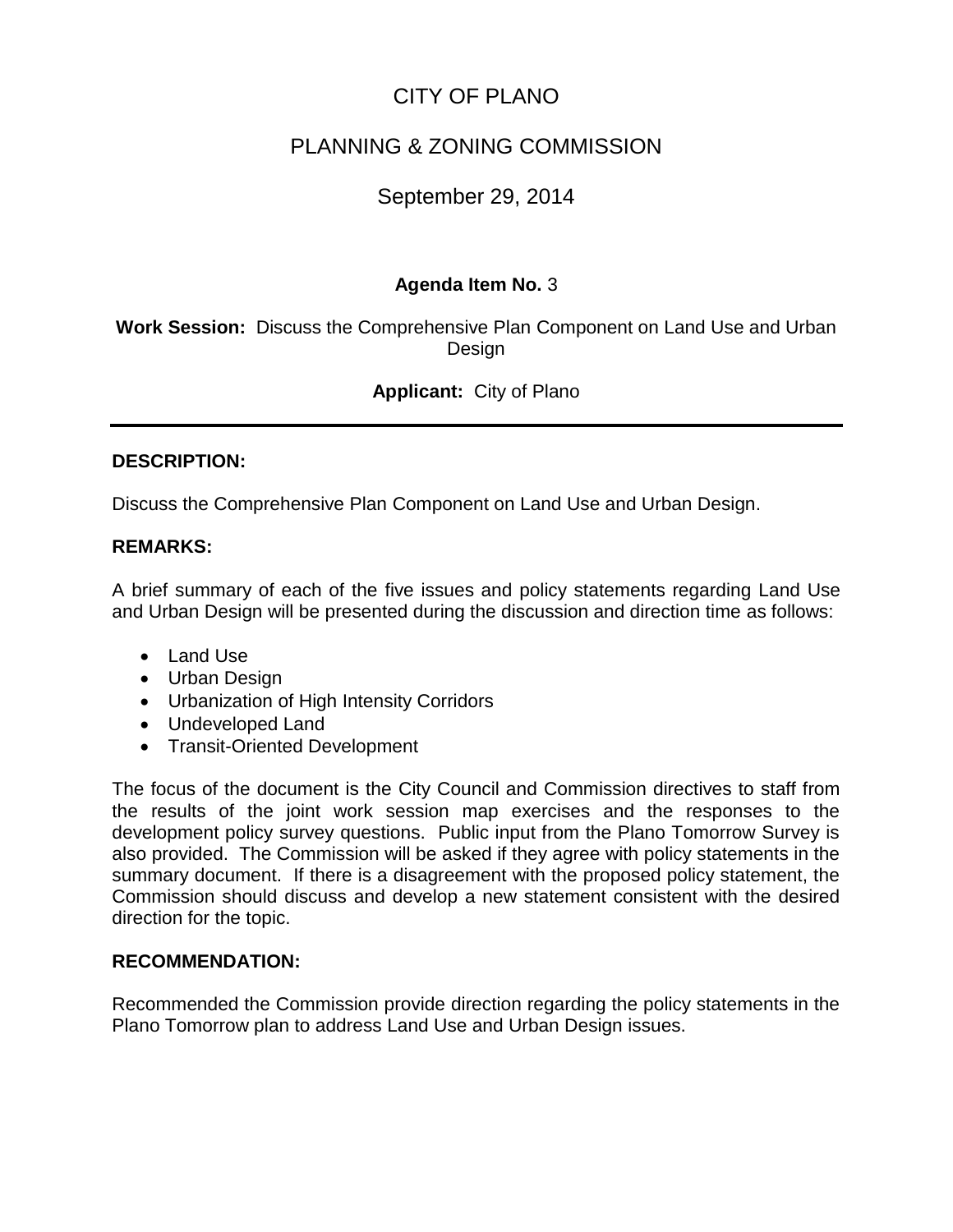# **Plano Tomorrow Vision**

# **Plano is a global leader, excelling in exceptional education, abounding with world class businesses and vibrant neighborhoods.**

# **LAND USE AND URBAN DESIGN**

# *"We shape our buildings, and afterwards our buildings shape us" – Winston Churchill*

One of the most visual components of Plano's planning is the organization of land uses and the urban design of the city. Land use planning provides general guidance for the development and use of all land within the city, while urban design addresses how the land uses and the circulation systems integrate. Traditionally, design has been associated with the architecture of an individual building. However, the relation of buildings to each other, to the street, and to public spaces can determine the efficiency of their operations, long term sustainability, and character.

As stated in previous components, Plano faces a number of issues that will need to be evaluated in this section. The region's projected population growth poses one of the greatest challenges in the future. From the Commission's previous policy discussions, it is interpreted that Plano will assume some of this growth. This will include redeveloping aging retail centers to incorporate residential uses, as well as identifying areas for urbanization. Plano will strive to both improve quality and implement strategies that can mitigate regional growth impacts, such as road congestion, air pollution, and water conservation to improve the quality of life for Plano's citizens. As Plano continues to transition from a developing to a well-established city, policies and land uses must be adapted to address these changing conditions.

Plano's existing land use element and land use plan (map) were updated in 2012 and continue to serve as a guide for future development and redevelopment. The land use element includes policies that provide direction to staff and the development community including:

- Redevelopment and Undeveloped Land Policies (2012 Update)
- Rezoning Property to Meet Demand (2004 Update)
- Mixed-Use Policy Statement (2012 Update)

Plano's existing comprehensive plan also includes an urban design element, which was last updated in 2005. The urban design element provides a framework for incorporating quality urban design components into ongoing growth, development, and redevelopment of Plano.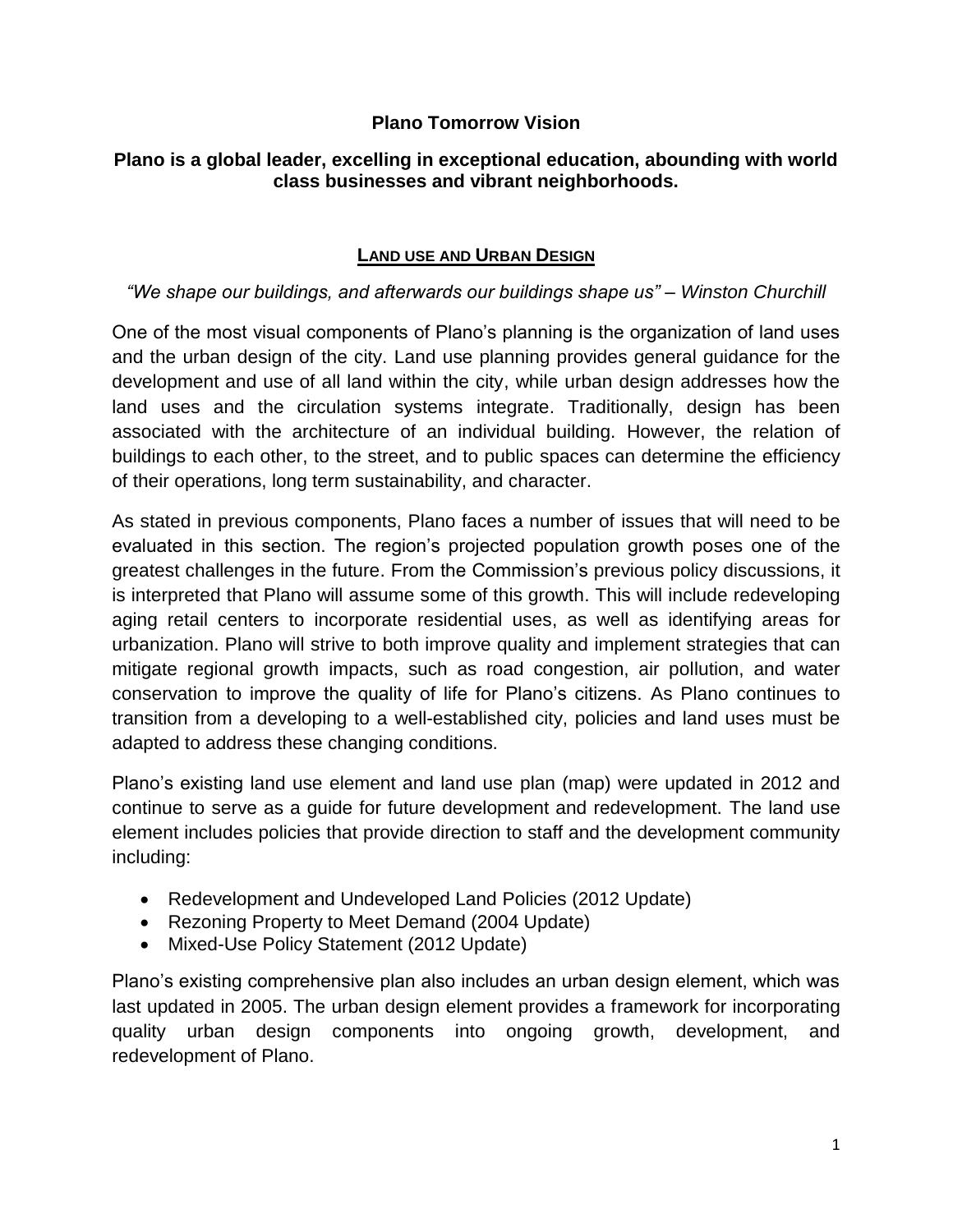To encourage mutual dependence, policies addressing land use and urban design are combined in this component to ensure that the physical forms and patterns of future development and redevelopment advance the city's desire for a higher quality of life and a more sustainable future.

The Land Use and Urban Design component of Plano Tomorrow will include five topics as illustrated below:

- Land Use
- Urban Design
- Urbanization of High Intensity Corridors
- Undeveloped Land
- Transit-Oriented Development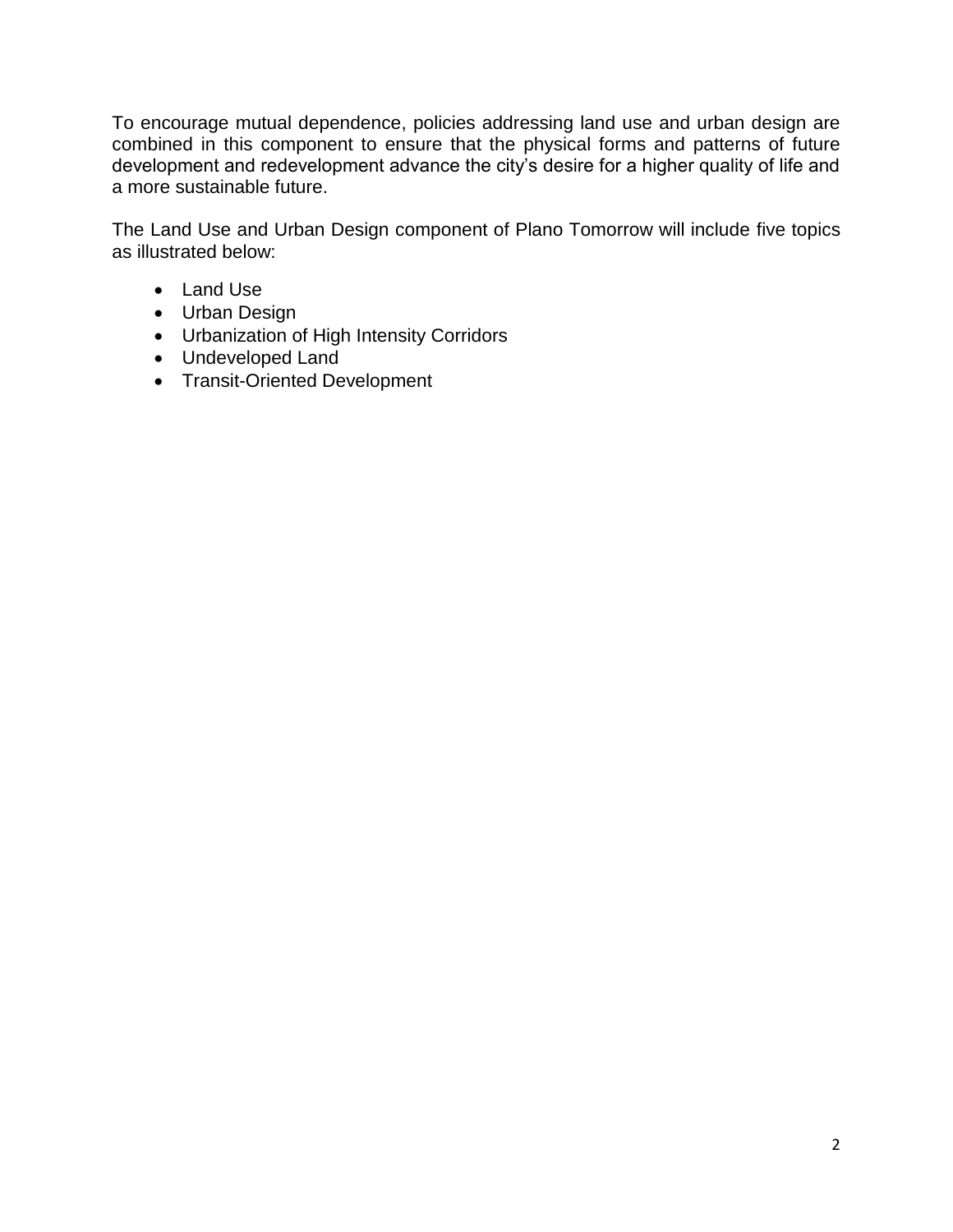- Provide for local land use strategies that reflect changing regional and local trends and conditions.
- Regularly monitor, review, and update the Comprehensive Plan, Zoning Ordinance, and related documents to ensure their effectiveness in meeting the needs of the community. Update the Land Use and Transportation Elements every three years.
- Where possible, zone property and configure development to provide complementary uses and to foster good connections between them using a combination of streets, trails, and sidewalks for vehicular, pedestrian, and bicycle circulation.
- Where appropriate, support opportunities and efforts to develop and redevelop properties in ways that are consistent with established policy goals, such as enhancing the local economy, providing jobs to Plano residents, and improving the City's tax base.
- Continue to identify and consider initiatives for Plano's existing urban centers in terms of their impact on the viability of these locations for residential, employment, entertainment and cultural activities.
- Continue to consider zoning map and text changes that promote a wider range of compatible land uses for excess non-residential zoned properties.
- Provide for a balanced and efficient arrangement of Plano's land resources to accommodate housing, employment, shopping, entertainment, and recreation.
- Make amendments to the Zoning Ordinance (text and atlas) based on the strategies of the Comprehensive Plan. This consideration should include evaluation of the following: Intent of the plan in its entirety; Physical character of the property affected; Adequacy of public facilities (existing and proposed); and Relationship to adjacent land uses (existing and proposed).
- Ensure development standards and zoning are consistent with city-wide goals established in other policy documents, such as sustainability, workforce housing, economic development and urban centers.
- Identify appropriate locations for mixed-use urban centers and develop appropriate standards for their design and development. These standards should focus on the character and scale of such developments to ensure that they create vibrant, pedestrian-oriented places.
- When proposed, residential and a combination of mixed uses should be organized and designed in a mixed use format.
- Consider the use of creative and alternative suburban land use concepts, including mixed-use development areas of the city.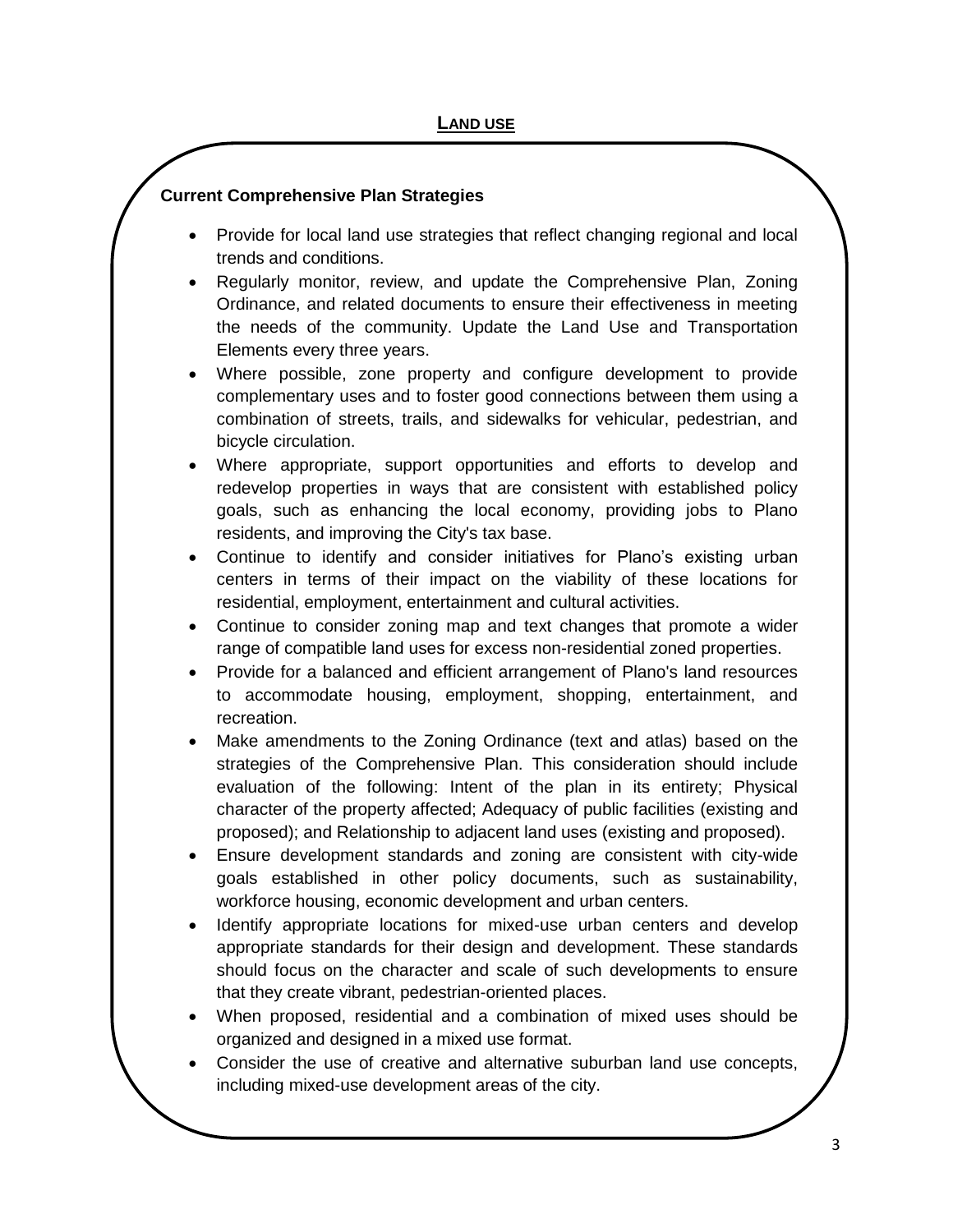### **Plano Tomorrow Regionalism P&Z Direction from March 3rd Work Session**

Population Growth: Plano should develop a policy on new growth, which would identify where it should occur.

# **Plano Tomorrow Environment P&Z Direction from March 17th Work Session**

Open Space and Natural Resource Preservation: Plano should pursue additional open space and trail connections to improve the quality of life for its citizens. This would include purchasing vacant and underutilized land for parks and open space and/or purchasing floodplain for trail connections.

#### **Plano Tomorrow Housing and Neighborhoods P&Z Direction from August 8th Work Session**

Neighborhood Conservation: Plano will conserve and enhance established residential neighborhoods through the utilization of city programs, initiatives, and regulations that support neighborhood identity; ensure safe, walkable communities; and preserve the suburban form that contributes to the overall character and livability of the neighborhoods.

Interaction of land uses became a focus during the 1800s after public health concerns arose regarding the proximity to certain industries. This led to more separation of development types, particularly industrial and housing, and eventually to the development of zones (zoning). Zoning has played and continues to play an important role for municipal governments in addressing the issue of compatibility of uses. In recent years, however, there has been an increased understanding that a community and its public health, resource conservation, liveliness, and aesthetics can be served by reconsidering some of the traditional approaches to integrating development types. Advances in technology, building practices, and environmental regulations have made the possibility of mixing some land uses not only acceptable, but desirable. Such development can result in benefits to fitness and public health, public safety, municipal services, and resource conservation.

Plano's existing future land use categories were established in 1986 and separate office, retail and residential uses into 14 different categories. Staff has consolidated the districts and identified nine future land use categories, which will be discussed in this section. These categories build on the concept of mixed-use design to enhance the attractiveness and livability of the city. A future land use map showing the locations of the categories will be provided to the Commission at the October 20, 2014 meeting for discussion.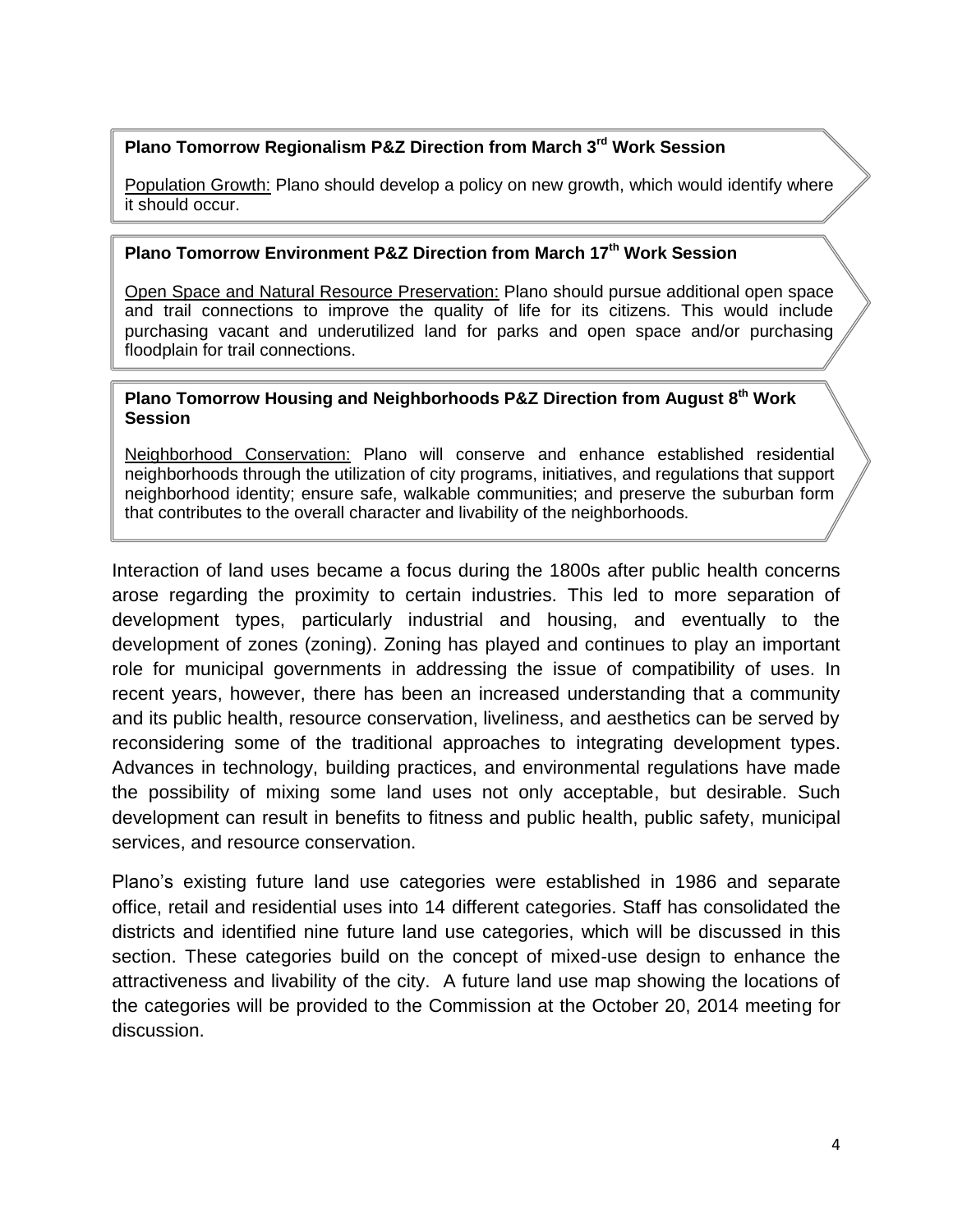- 1. Compact Complete Centers The Compact Complete Center future land use category applies to areas that may see new growth or may experience significant redevelopment. Compact Complete Centers should include high density office, retail, service, entertainment and residential uses, which are based on the concepts of mixed-use, urban design and where possible transit-oriented design. Uses should be integrated within the development and should create selfcontained walkable and bikeable neighborhoods. Useable open space will be included within the centers to create active and interesting public spaces.
- 2. Neighborhood Centers The Neighborhood Center future land use category applies to corner retail sites along major arterials. Redevelopment of existing retail centers is strongly encouraged and should reduce retail square footage, focus on quality design and pedestrian access, and increase the mix of uses. Neighborhood Center uses typically include low to medium intensity retail, service and office uses that serve the adjacent neighborhoods. The introduction of residential uses within Neighborhood Centers is recommended where it can be accomplished in a context-sensitive manner and should be integrated into the center. Neighborhood centers will be based on the concepts of mixed-use, urban design and transit-oriented design, where possible. Adequate building setbacks must be considered when nonresidential development is proposed near neighborhoods. Useable open space will be included within the centers to create active and interesting public spaces.
- 3. Plano Rail Corridor The Plano Rail Corridor future land use category applies to the Downtown Plano core and the adjoining rail corridor linking the Dallas Area Rapid Transit (DART) red/orange line and the future Cotton Belt line. It is the intention to continue the transformation of the Downtown Plano core into a distinct and authentic urban center and expand the vision for transit-oriented development within the entire corridor. Major uses within Plano Rail Corridor include housing, retail, cultural facilities, hotels, and government offices. Infill and redevelopment projects should be compatible with the historical character of the area and higher density residential, employment, retail, and civic uses should be located between one-quarter to one-half mile radius of a transit stop. Street, bike trail and sidewalk improvements will be emphasized to create a more accessible, walkable, and unified corridor. Useable open space will be included to create active and interesting public spaces.
- 4. Employment Centers The Employment Center future land use category applies to corporate business centers and office parks. The primary uses for employment centers are be corporate office campuses, medical centers, educational facilities,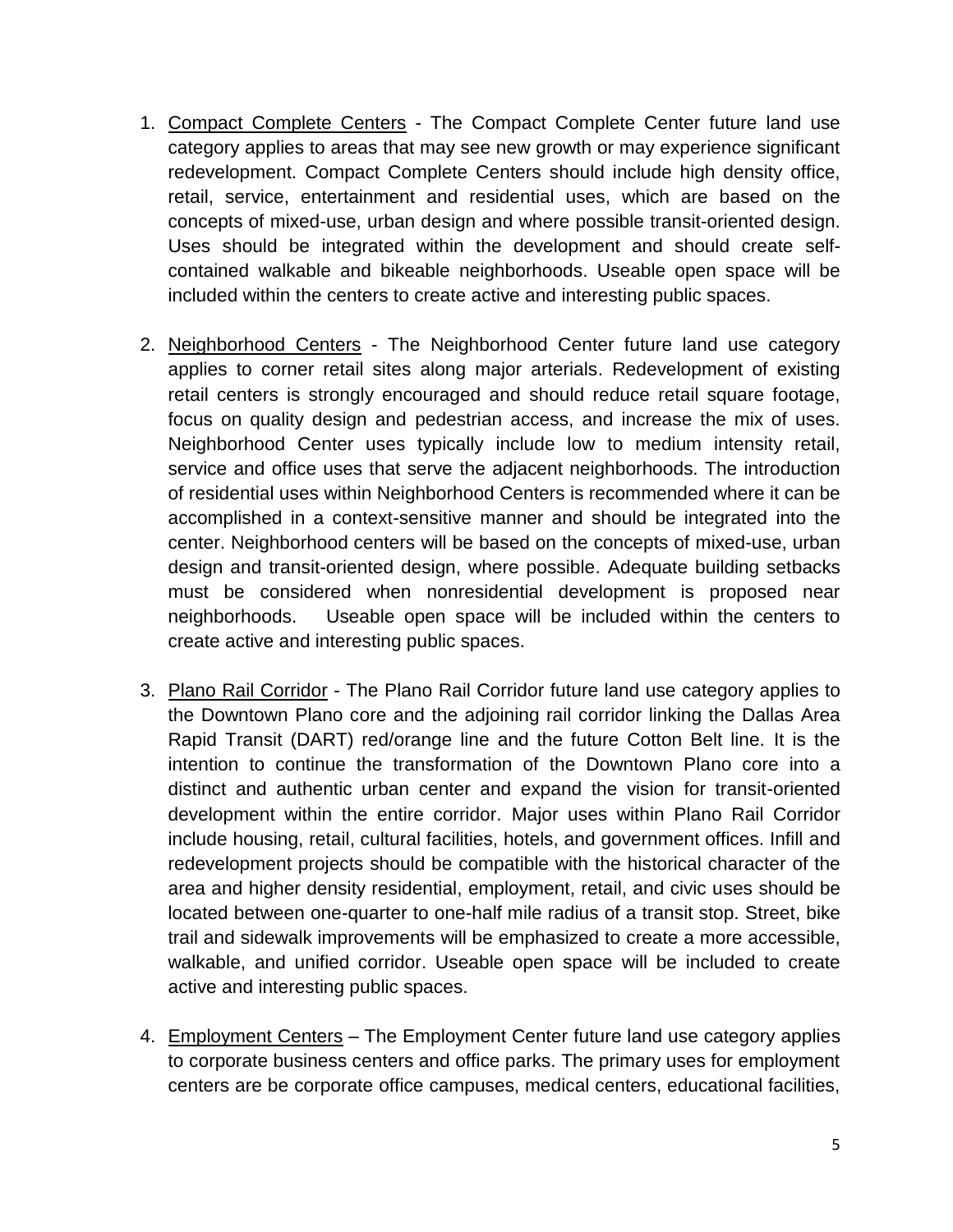and hotels. Limited retail and service uses may be allowed to support the employment centers. Adequate building setbacks must be considered when high density offices are proposed near neighborhoods. Compatible integration of mid to high density housing may be considered as part of a mixed-use development. However, such development should not compromise the city's ability to attract and maintain employment generating uses.

- 5. High Intensity Corridors The High Intensity Corridor future land use category applies to development along major expressways. Development in these corridors is expected to include a mix of high density commercial, office, medical, hotel, and technical production uses. Residential development is generally not appropriate in these corridors with the exception of high density housing incorporated within mixed use or transit-oriented developments. Adequate building setbacks must be considered when development is proposed near neighborhoods.
- 6. Moderate Intensity Corridor The Moderate Intensity Corridor future land use category applies to the land situated between Preston Road and Ohio Drive. Development in this corridor is expected to include a mix of low to medium density commercial, office, retail and residential uses. Corner retail sites should function as Neighborhood Centers and should encourage connectivity along the corridor. Streetscapes and median treatments should be compatible along the corridor to provide a visual connection and sense of place. Single family uses should be preserved and enhanced. Multimodal transportation is likely to exist along this corridor and design and configuration of sites should accommodate pedestrian, bicycle, and bus/trolley modes of transportation. As existing apartments redevelop, residential integration should be encouraged with adjacent retail and office uses to stimulate pedestrian activity.
- 7. Neighborhoods The neighborhoods future land use category consists primarily of residential areas focused on sustaining a high quality of life through clear, wellmaintained infrastructure, housing, open space, schools, and limited service/institutional uses. These uses are not typically located within urban centers, neighborhoods centers, or along high intensity corridors. It is the intention to preserve and enhance these uses and to regulate the design of new residential infill products to be within the context of the surrounding environment. Institutional, light office, and service uses are considered secondary uses and may be located along the frontage of arterial streets and intersections. Adequate building setbacks must be considered when nonresidential development is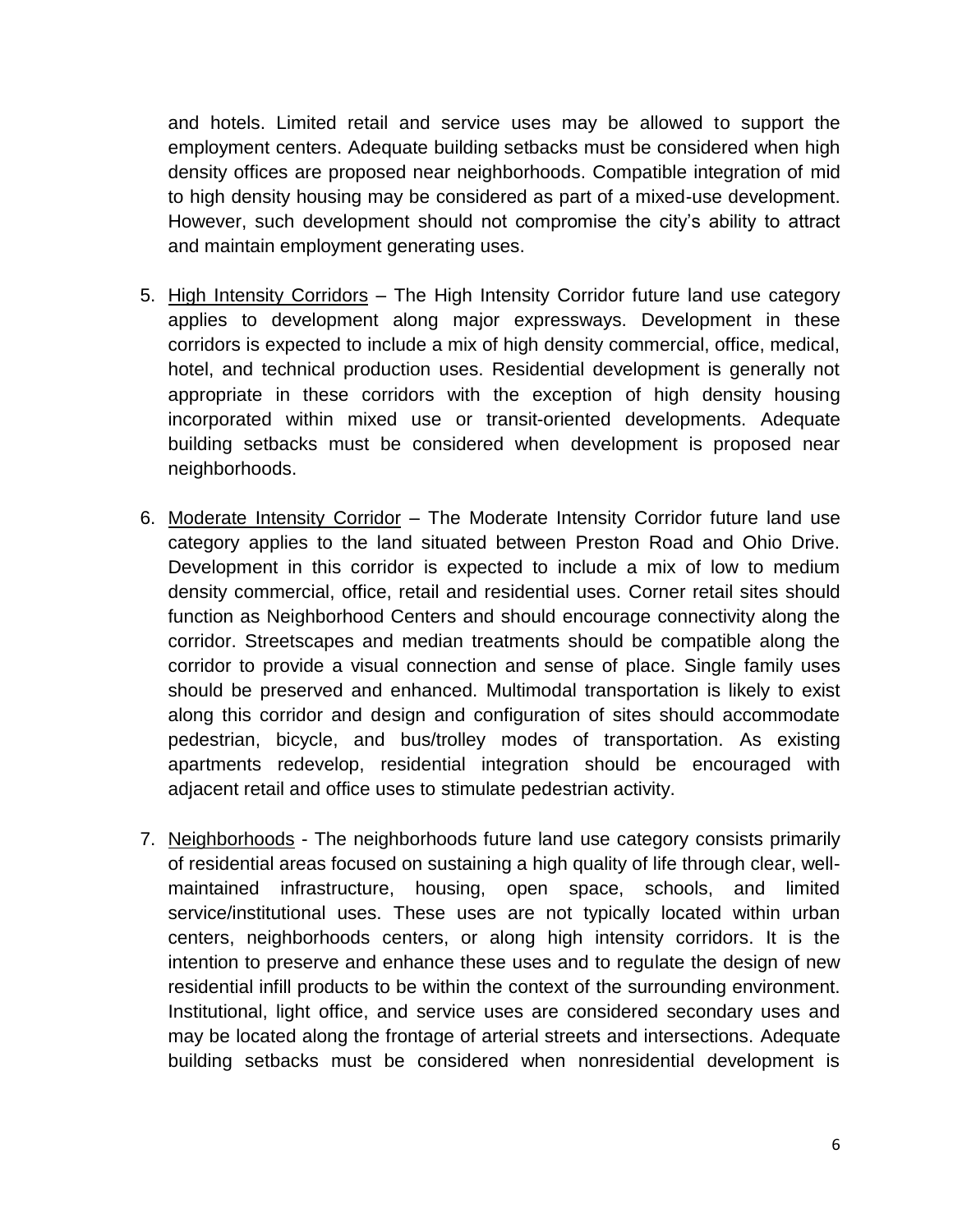proposed near neighborhoods. Neighborhoods also include neighborhood, linear, and community parks.

- 8. Open Space Preserves and Golf Courses The open space preserves and golf courses future land use category includes major public open space preserves and city-owned golf courses. These areas are intended to retain their character to provide regional recreation and leisure opportunities.
- 9. Major Public and Semi Public Facilities The public and semi-public category includes a wide range of public and private uses such as colleges, universities, major public schools (high school/senior high schools) athletic complexes, golf courses, country clubs, and large private open spaces.

# *Plano Tomorrow Survey*

Several questions on the Plano Tomorrow Survey relate to land use. In summary, the results of the Plano Tomorrow Survey included:

- 1. Aging infrastructure was rated as the most important challenge facing Plano.
- 2. The favorite places in Plano include (in order): The Shops at Legacy, bike trails and green belts, Downtown Plano, Oak Point Park and Nature Preserve, and Arbor Hills Nature Preserve.
- 3. "Attracting more employment opportunities to the city" was rated as the most important action to improve the living and working environment of the city.
- 4. Implementing "targeted neighborhood improvements" was rated as the most desirable option to ensure Plano is a strong, viable, and resilient city. "Adding a mix of uses to office parks" was rated the second most desirable option.

# *Council and Commission Direction*

At the Council and Commission's joint use work session on June 30, groups were asked to identify areas for urban centers, neighborhood centers, employment centers, and manufacturing/light industrial centers as part of the map exercise. Residential areas were also identified at the joint use work session; however, these topics were addressed during the Housing and Neighborhoods component discussion. Some of the most reoccurring placements included:

- Urban Centers (Compact Complete Centers)
	- o Legacy West
	- o Collin Creek Mall
	- o Downtown Plano
	- o Vacant Land on Spring Creek Parkway and Dallas North Tollway (Haggard West)
	- o Park Boulevard and Preston Road
	- o Parker Road DART Station
	- o Future Spring Creek Parkway DART Station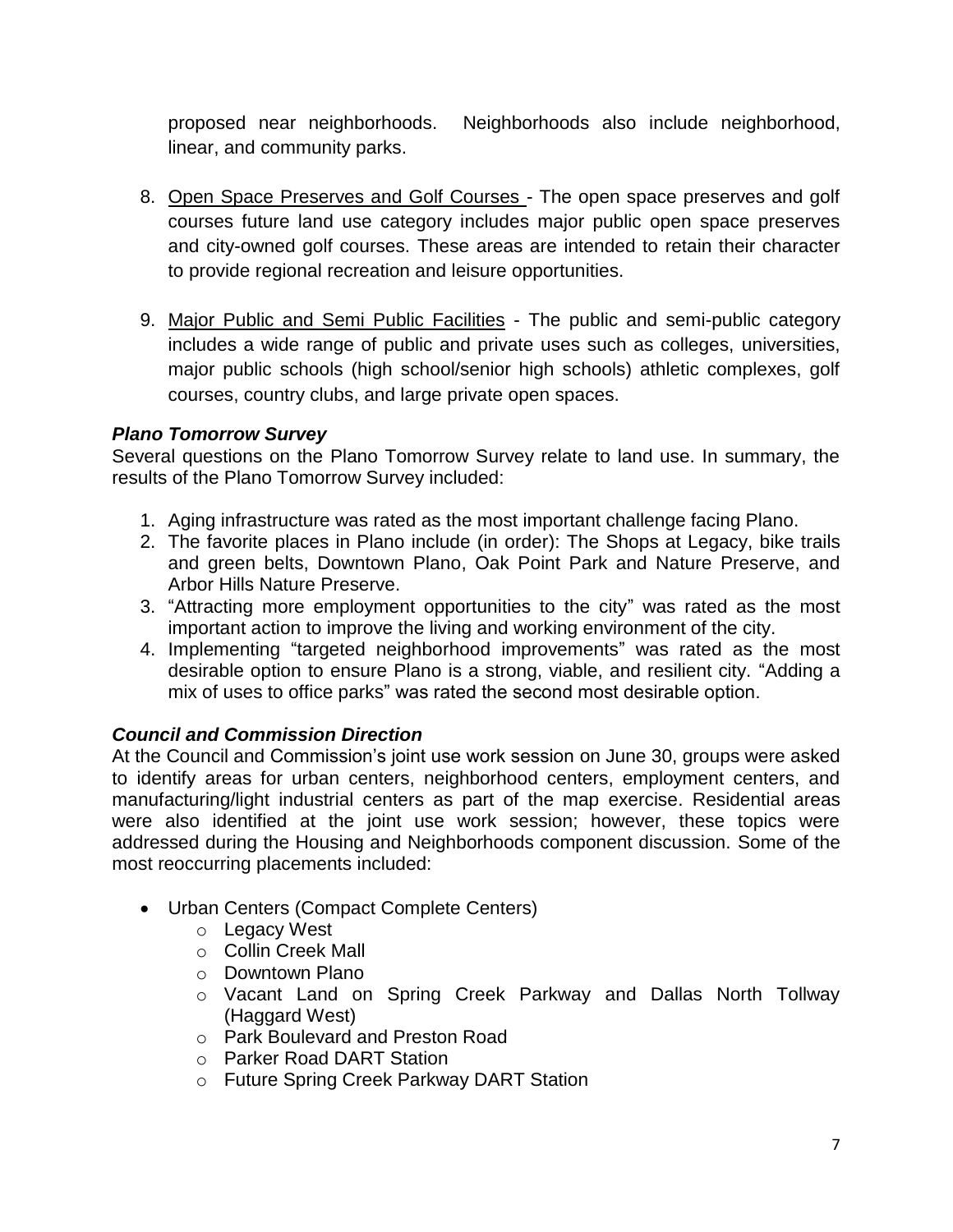- Neighborhood Centers
	- o Legacy North (east of Granite Park)
	- o Parker Road and Custer Road
	- o Parker Road and Independence Parkway
	- o President George Bush Turnpike (SH 190) and Coit Road
- Employment Centers
	- o Legacy North (east of Granite Park)
	- o Legacy West
	- o Dallas North Tollway and President George Bush Turnpike (SH 190)
	- o Vacant Land on Spring Creek Parkway and Dallas North Tollway (Haggard West)
	- o President George Bush Turnpike (SH 190) and Coit Road
	- o Park Boulevard and Preston Road
	- o Parker Road DART Station
- Manufacturing/Light Industrial Centers (Employment Centers)
	- o Plano Road and Shiloh Road
	- o Dallas North Tollway and President George Bush Turnpike (SH 190)
	- o President George Bush Turnpike (SH 190) and Coit Road

Three specific policy statements that addressed land use were evaluated by the Council and Commission members as follows:

*"Urbanization - Land price and availability are primary determents of urbanization. Municipal land use planning, regulations and incentives should be directed to encouraging urban development and greater land use density and efficiency." Agree 14-3*

*"Urbanization - Plano should aggressively seek both job and housing growth. Plano can no longer outwardly expand and while existing neighborhoods must be conserved, the city should strongly encourage and incentivize urban development and redevelopment."* **Agree 14-3**

*"Suburban Form - Plano's image and quality of life are derived from its suburban form. While some urban centers and denser development along regional transportation corridors are acceptable, Plano should retain its low-density suburban character." Agree 9-8*

The first two policies had a strong consensus; however, the third policy was split with approximately half supporting and half in disagreement. As discussed in the Housing and Neighborhoods component, staff analyzed comments from both sides and determined there was more consensus than indicated in the vote. The comments included:

- Yes, but there are still infill areas needing revitalization;
- Successful combination of urban and suburban growth;
- This doesn't need to be either-or:
- A hybrid approach is best.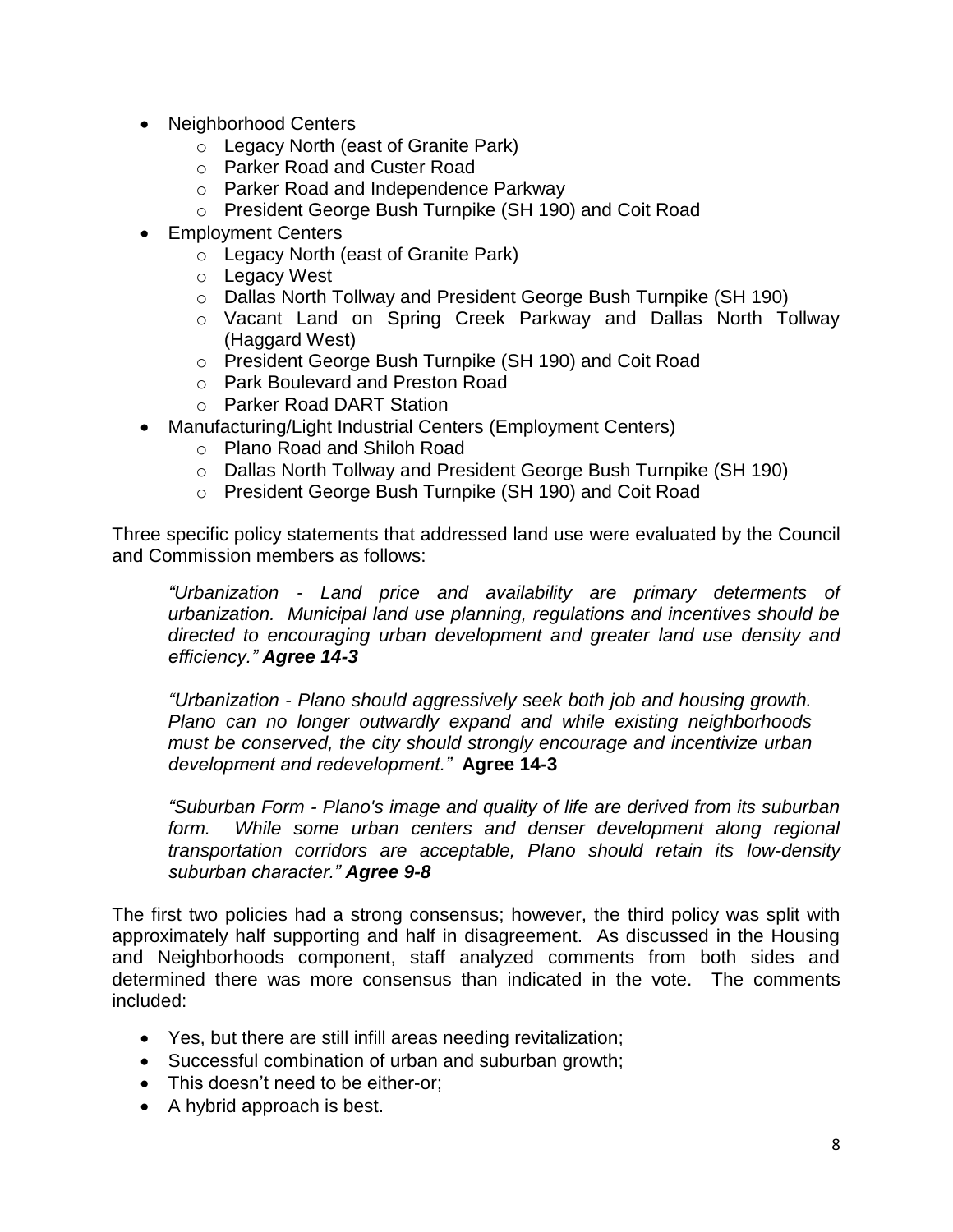It is clear that while there is support to maintain and enhance the character of our established neighborhoods, other opportunities for growth throughout the city should be explored. Based on the Plano Tomorrow Survey, joint work session survey, and map exercise, staff has drafted a proposed policy statement for the Commission's review.

# **Proposed Plano Tomorrow Policy:**

**Plano will strategically promote and incentivize higher integration and efficiency of land use, in both new and redevelopment areas, while respecting the existing residential and business community, to provide greater housing and employment choices, reduce infrastructure costs, and support regional growth.**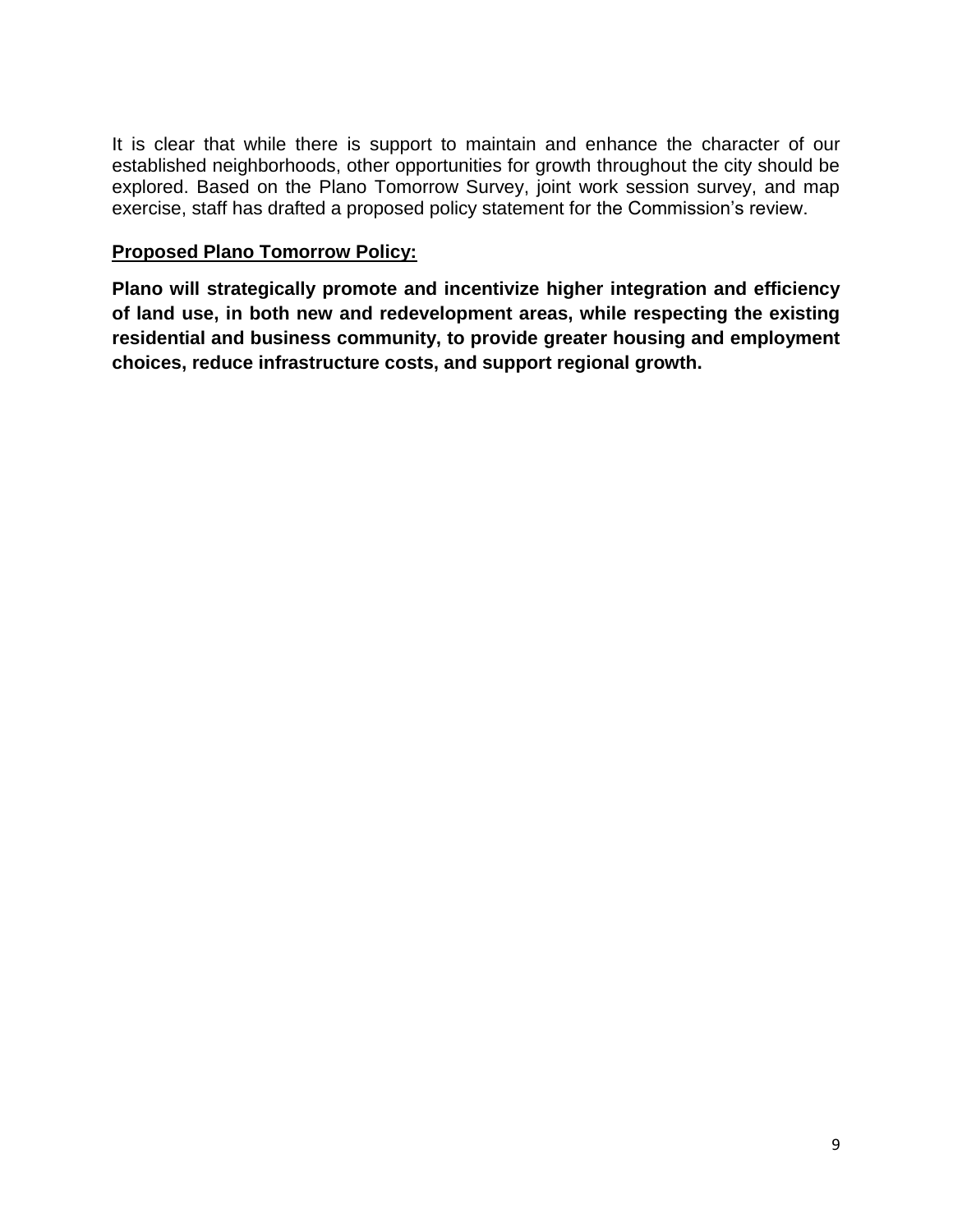- Continue to expand and enhance Plano's park system as a major urban design asset.
- Encourage visually distinctive yet functional private sector designs.
- Use both public and private development projects as opportunities to create gathering places.
- Review codes and ordinances to ensure that they do not unintentionally limit the potential for innovative, distinctive design.
- Establish zoning provisions for commercial development that encourage the creation of plazas, courtyards, and other attractive environments where people can congregate.
- Develop a plan for enhancing Chisolm Trail as a major gathering place.
- Use new public facilities as opportunities to establish positive urban design precedents.
- Provide for the development of pedestrian-friendly, urban environments in appropriate locations.
- Enhance the visual image along Plano's major thoroughfares.
- Continue to formulate and apply special development standards for major corridors and other economic development areas that include signage, landscaping, and/or other appropriate design elements.

### **Plano Tomorrow Sense of Community P&Z Direction from August 8th Work Session**

Placemaking and Public Spaces: Plano will create public spaces that enhance community character, create memorable and unique experiences, and build neighborhood identity.

Urban design is the process of employing natural and manmade features of a city to create a cohesive environment between individuals and their surroundings. Plano and most other cities are formed around a basic framework of urban design attributes. When properly organized and presented, these attributes create an attractive, comfortable, and functional setting. As defined in our current Urban Design component of the Comprehensive Plan, these attributes include:

- Place: an area or location that can be distinguished from others by its own unique characteristics or attributes.
- Linkage: connecting places, either by a physical connection or a visual connection.
- Paths: basic routes of travel or movement between places such as streets, sidewalks, transit lines, and hike/bike trails.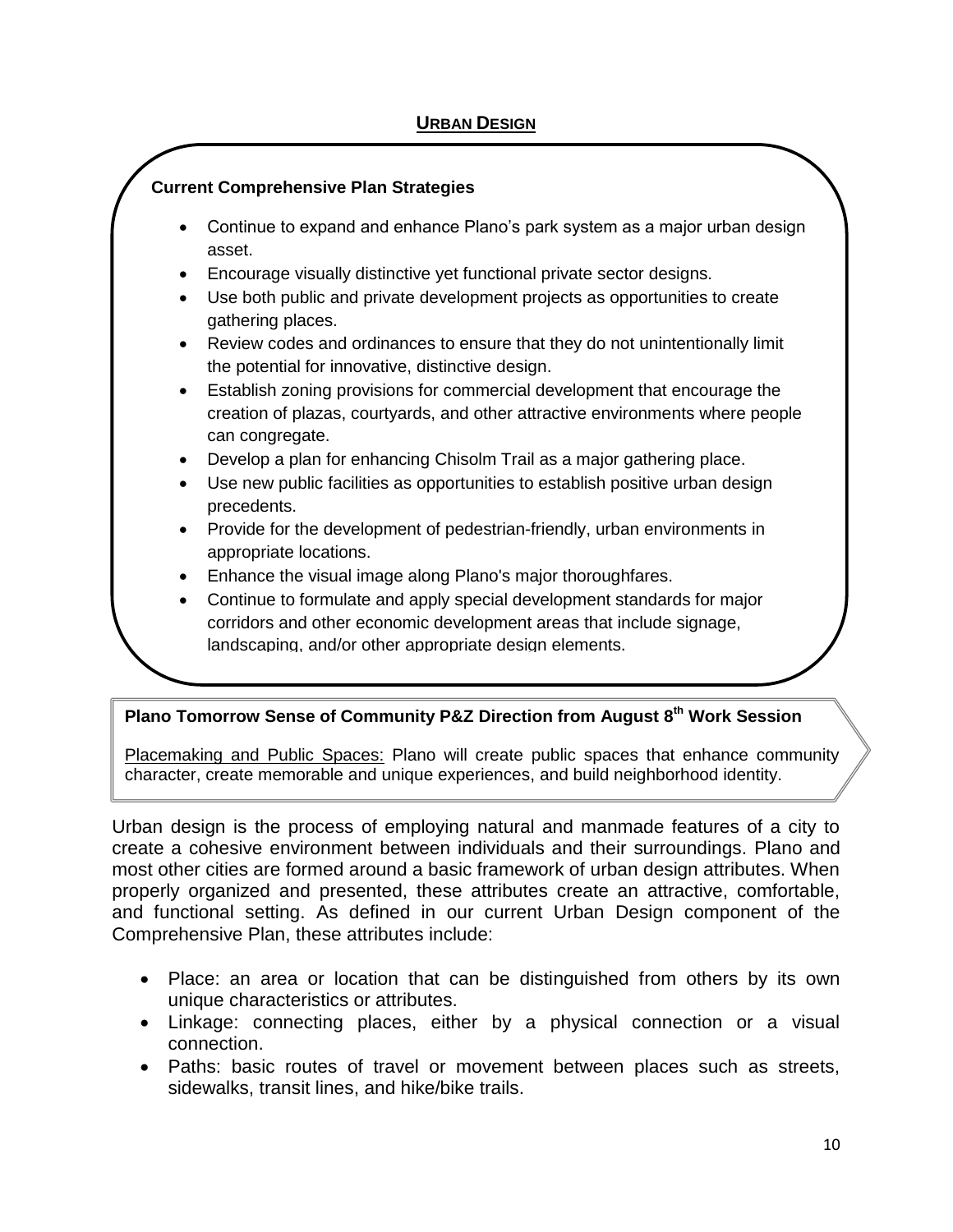- Corridors: heavily traveled linkages with development along either side that is integrally associated with their identity.
- Landmarks/Focal Points: attributes that give places visual and symbolic interest.
- Entryway: identifiable characteristics or features that establish a sense of "arrival" into a community or place.
- Edge: physical or visual separation between places; defining the limits of a space physically or visually, which can enhance a sense of place.
- Streetscape Amenities: special details and components that are part of the overall character of a city, and within the immediate view of pedestrians and passengers in a vehicle.

Plano has two successful examples of incorporating urban design elements within developments: Legacy Town Center and Downtown Plano. These two areas create unique and distinct destinations with attractive amenities, public gathering places, and pedestrian-friendly environments.

# *Plano Tomorrow Survey*

The Plano Tomorrow Survey provided information regarding urban design. Survey respondents identified the following two actions as important for improving the living and working environment of the city:

- 1. Improving the appearance of the overall built environment (screening walls, street trees, lighting, sidewalks, building materials, etc.)
- 2. Enhancing open space areas to encourage neighborhood interaction and pedestrian friendly activity.

# *Council and Commission Direction*

One specific policy statement that addressed urban design was evaluated by the Council and Commission members as follows:

*"Placemaking - Urbanization not only provides expanded opportunity for housing and employment, it offers great opportunity for creating rich, walkable mixed use centers enriching the community's visual character and quality of life." Agree 14-3*

The consensus was agreement for the statement; however, the individuals in disagreement recognized that not all dense, urban places are positive. Based on the joint work session survey and map exercise, staff has drafted a proposed policy statement for the Commission's review.

# **Proposed Plano Tomorrow Policy:**

**Plano will promote and incorporate unique and functional urban design components within all new developments, public spaces and streetscapes to enrich areas throughout the city, create distinctive visual character, and assure a citywide pedestrian-friendly environment.**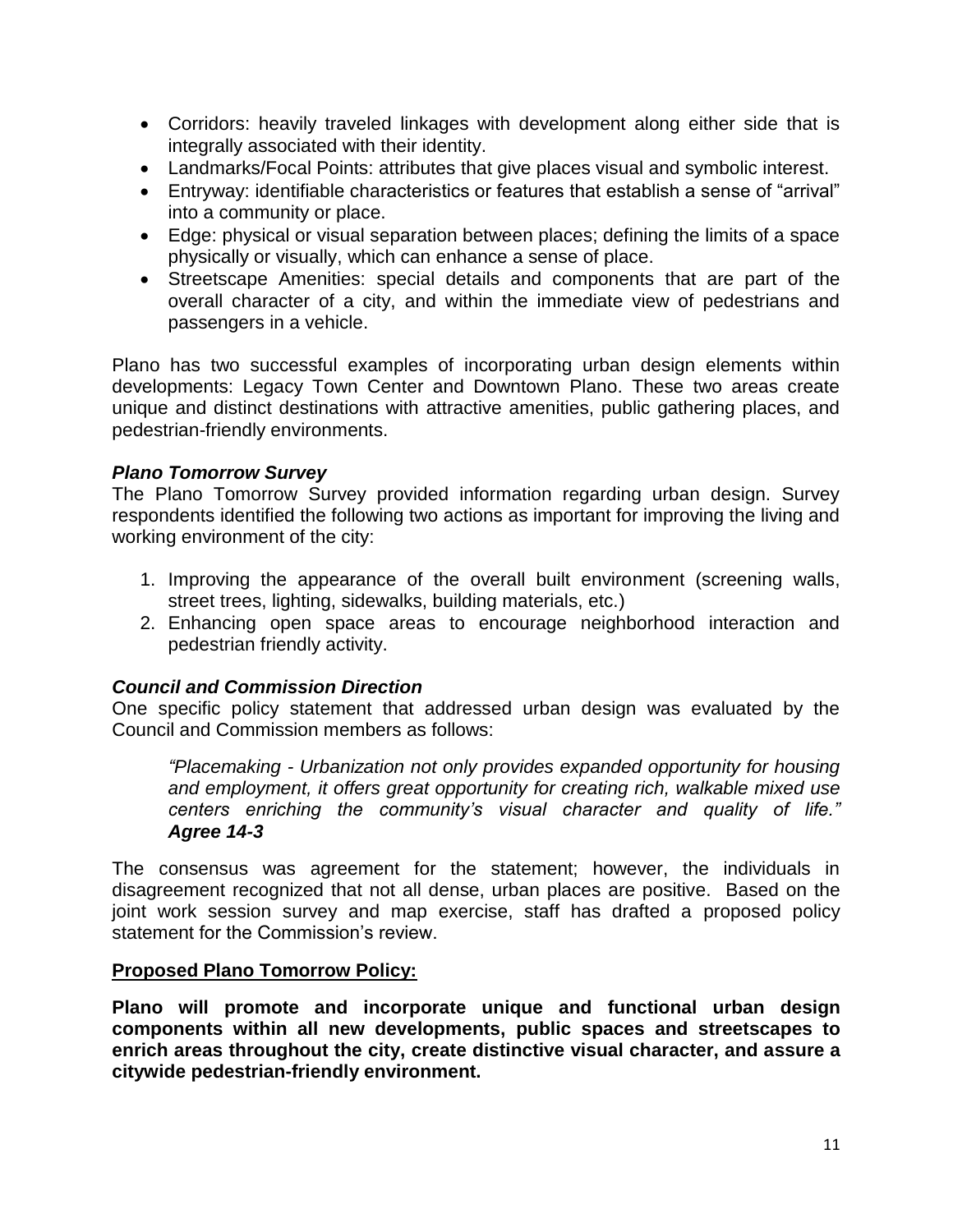- Continue to identify and consider alternatives for Plano's existing urban centers in terms of their impact and viability of these locations for residential, employment, entertainment and cultural activities.
- Disperse high-density housing across the city in small concentrations except for retirement housing and urban centers.

#### **Plano Tomorrow Regionalism P&Z Direction from March 3rd Work Session**

Regionalism - Plano will expand existing housing opportunities to accommodate population growth.

As part of the Housing and Neighborhoods discussion, Urbanization was identified as a policy for the Plano Tomorrow plan. However, this policy is more appropriate in the Land Use/Urban Design component of the plan and has been moved to this section. The detailed background for this section can be found in the "Housing and Urbanization" policy for Housing and Neighborhoods. As a result of the discussion, the Commission recommended the policy below.

The Urbanization component specifically addresses redevelopment along high intensity corridors. The policies relating to the redevelopment of neighborhood retail centers (four corner retail) are included in the Housing and Neighborhoods as a supporting development type to neighborhoods.

#### **Proposed Plano Tomorrow Policy:**

**Plano will encourage reinvestment, redevelopment, and urbanization of identified high intensity corridors to create mixed use developments that incorporate higher density housing, commercial, and retail opportunities.**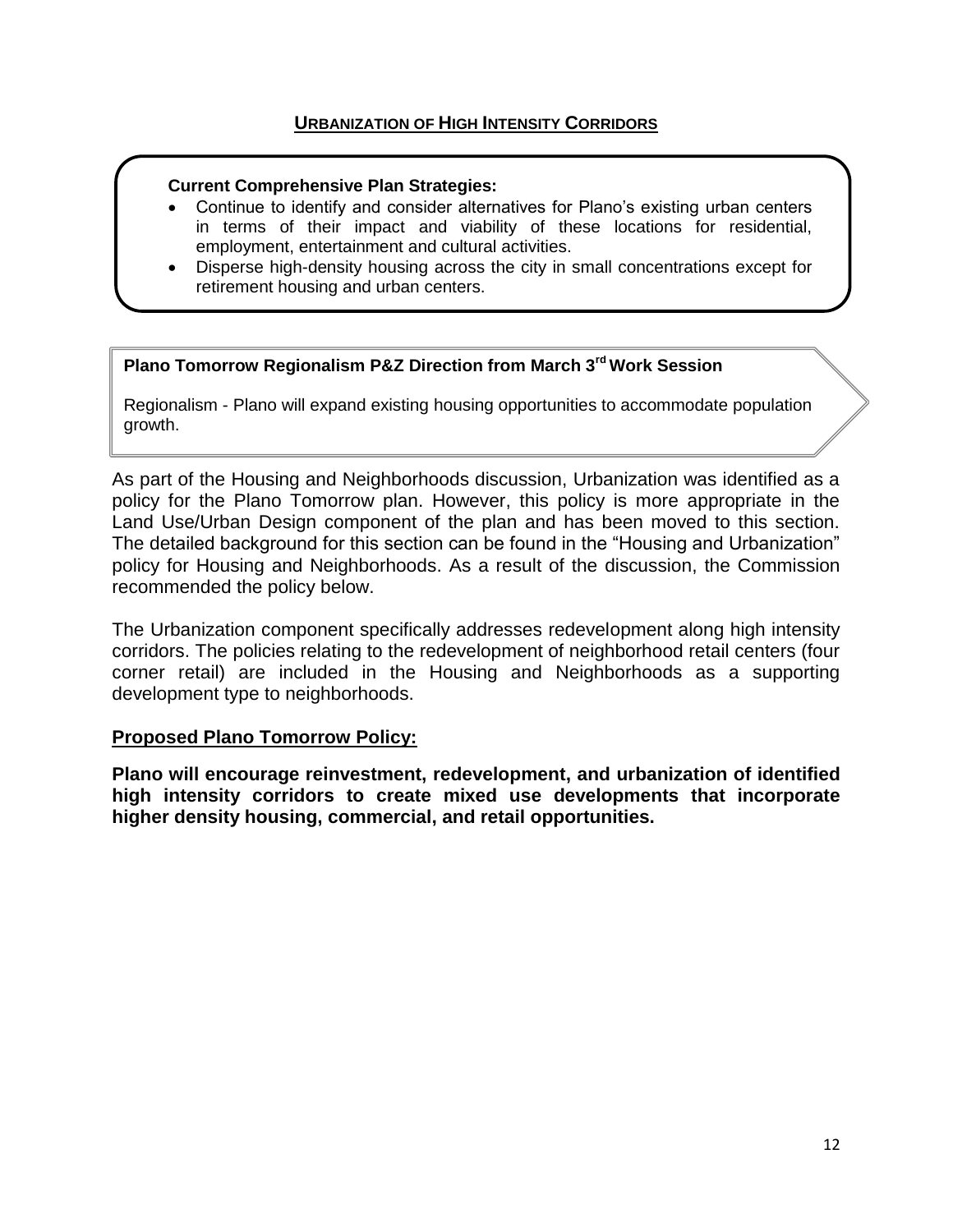- Reconcile the land use supply with reasonable uses that are consistent with demand and suitable for their surroundings.
- Preserve land for future employment generating opportunities, particularly within major development corridors and business parks.
- Ensure remaining undeveloped land is used to support the long-term economic viability of the community, including the preservation of major corridors and business parks for economic development.
- Identify and market undeveloped land along major transportation corridors and within major business parks for nonresidential development.

### **Plano Tomorrow Economy P&Z Direction from April 7th Work Session**

Major Employment Areas: Plano will evaluate commercial development along all of the expressway corridors. The city will reassess land reserved for corporate campuses, consider utilizing different models for the redevelopment of established areas and review new concepts for the development of vacant land found within the expressway corridors.

Today, Plano has approximately 7% of vacant developable land remaining in the city limits. A majority of this vacant land is located along the expressways, specifically President George Bush Turnpike, Dallas North Tollway, and Sam Rayburn Tollway (S.H. 121). Approximately 1% of the vacant developable land is currently zoned for residential, which has created a large demand for rezoning non-residential property to residential uses. In 2012, the city adopted the Interim Amendment for Redevelopment and Undeveloped Land Policies, which created special guidelines when reviewing rezoning requests for additional housing. These guidelines are intended to be included in the Zoning Ordinance, which most have already been incorporated. These policies include:

- 1. Evaluating infrastructure, public safety, school capacity, and access and available to amenities and services for all residential rezoning requests.
- 2. Discouraging isolated residential development.
- 3. Requiring a 1,200 setback for all residential uses along expressways.
- 4. Restricting low-rise multifamily development along the Dallas North Tollway south of Windhaven Parkway between Communications Parkway and Parkwood Boulevard.
- 5. Requiring a minimum 40 dwelling units per acre for new multifamily zoning.
- 6. Establishing two new zoning districts: Urban Mixed-Use and Neighborhood Mixed-Use.

Staff will work with the Commission to adopt the remaining policies into the Zoning Ordinance this spring. However, an "Undeveloped Land Use Policy" may be created as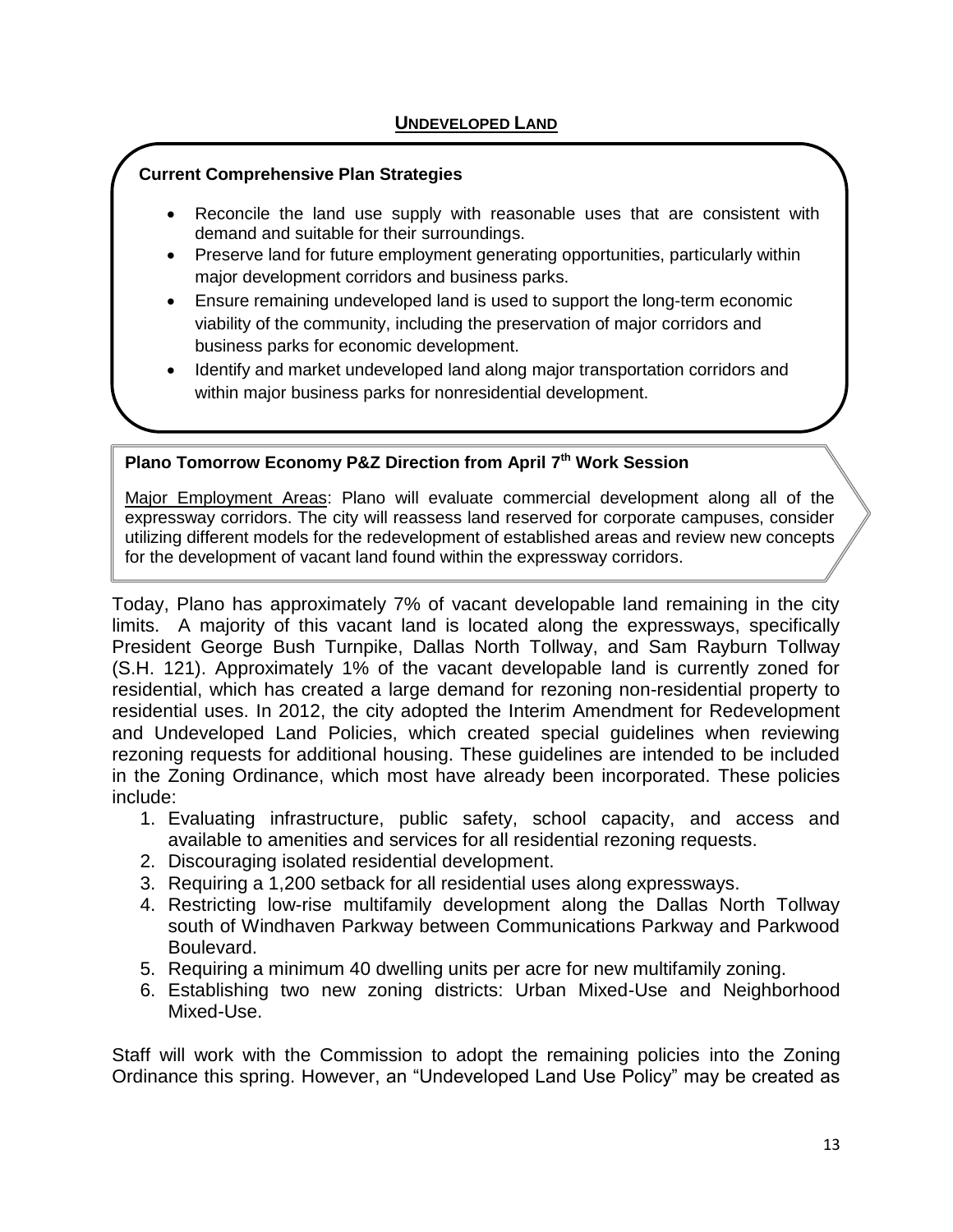part of the Comprehensive Plan to assist staff, P&Z, and the development community when evaluating zoning requests and development plans on vacant land.

### *Plano Tomorrow Survey*

The Plano Tomorrow Survey provided information regarding undeveloped land. Survey respondents were asked to identify desirable uses for the city's remaining vacant land. The results are indicated below (in order of preference):

- 1. General and corporate offices
- 2. Retail and entertainment uses
- 3. Research and development businesses
- 4. Special needs housing
- 5. Agriculture
- 6. Manufacturing
- 7. Residential

### *Council and Commission Direction*

At the Council and Commission's joint use work session on June 30, undeveloped land was identified as part of the map exercise. Below is a list of the largest remaining undeveloped parcels in the city and what uses were desired for each parcel:

- 280 Acres at the southeast corner of Spring Creek Parkway at Dallas North Tollway (Haggard West)
	- o *Urban Center, Neighborhood Center, Midrise Employment Center, Midrise Residential Condominium, Patio Home/Townhome*
- 208 Acres at the Moore Farm located at the southeast corner of Spring Creek Parkway at US Highway 75 directly behind the Plano Centre
	- o *Low Density Detached Residential, Patio Homes/Townhomes, Suburban Employment Center*
- 147 Acres at Legacy West
	- o *Urban Center, Suburban Employment Center, Midrise Residential Condominium*
- 134 Acres at the northeast corner of Coit Road and President George Bush **Turnpike** 
	- o *Neighborhood Center, Midrise Employment Center,*
- 133 Acres in Legacy North located west of Granite Park along Sam Rayburn Tollway (S.H. 121)
	- o *Neighborhood Center, Suburban Employment Center, Midrise Employment Center*
- 129 Acres at the northwest corner of Spring Creek Parkway at Dallas North Tollway (south of J.C. Penney Headquarters and north of Park Place Lexis)
	- o *Suburban Employment Center, Midrise Employment Center*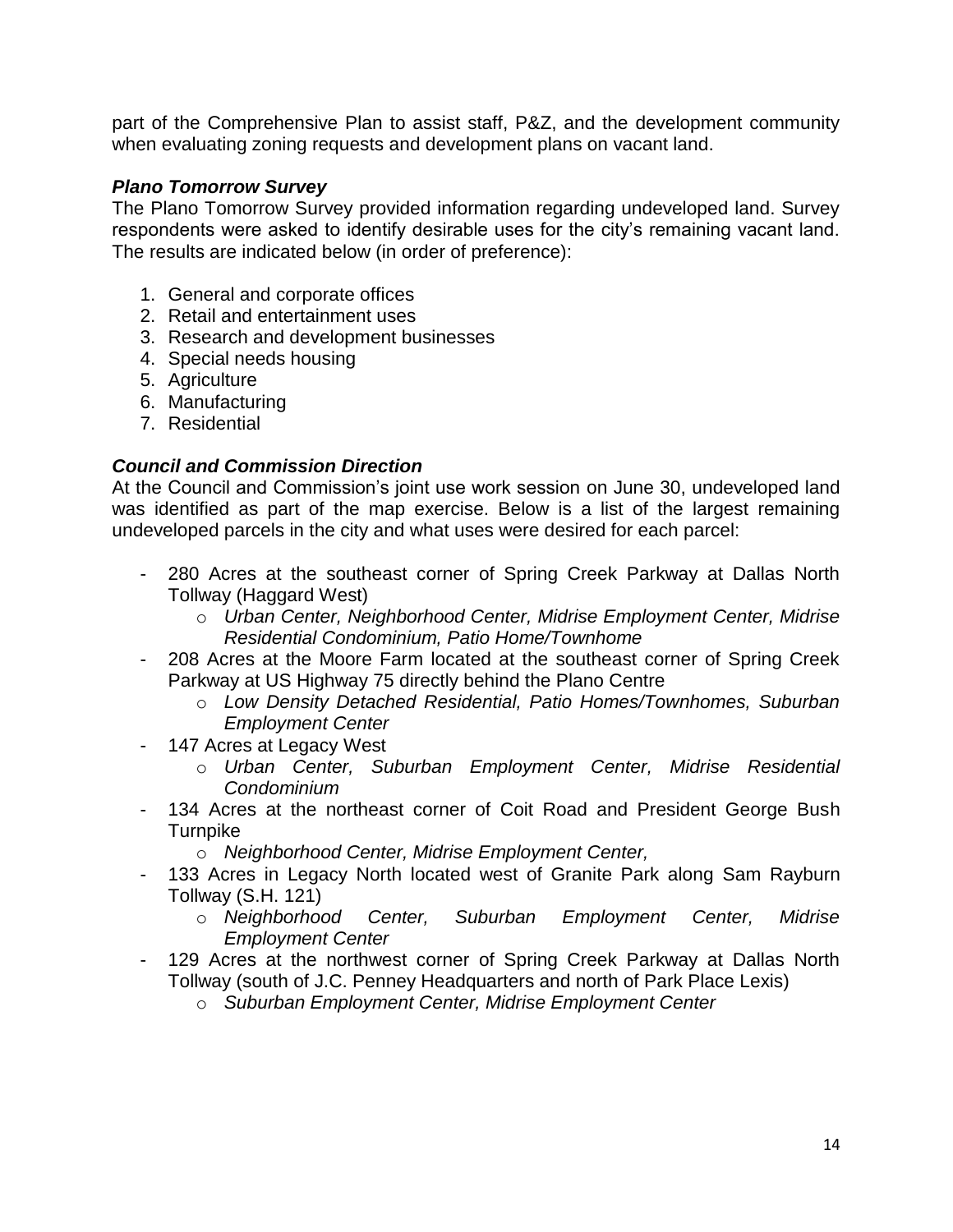One specific policy statement that addressed undeveloped land was evaluated by the Council and Commission members as follows:

*"Conservative Growth – Plano's undeveloped land must be reserved for only the highest quality development with a bias to business development offering high paying employment. Priority should be giving to neighborhood conservation and enhancement and business retention and expansion." Agree 16-1*

The consensus from the Plano Tomorrow Survey, joint work session survey, and map exercise is that undeveloped land should be reserved for economic development purposes. However, based on the map exercise results, staff has interpreted that the city is open to the development of residential and retail uses on remaining undeveloped land as long as it is incorporated into a mixed-use environment and is integrated with the employment centers. Based on this analysis, staff has drafted a proposed policy statement for the Commission's review.

# **Proposed Plano Tomorrow Policy:**

**Plano will reserve its remaining undeveloped land for high quality development with distinctive character, emphasizing businesses offering highly skilled employment and limiting housing and retail uses except when integrated into compact complete centers to ensure adequate land for projected employment growth.**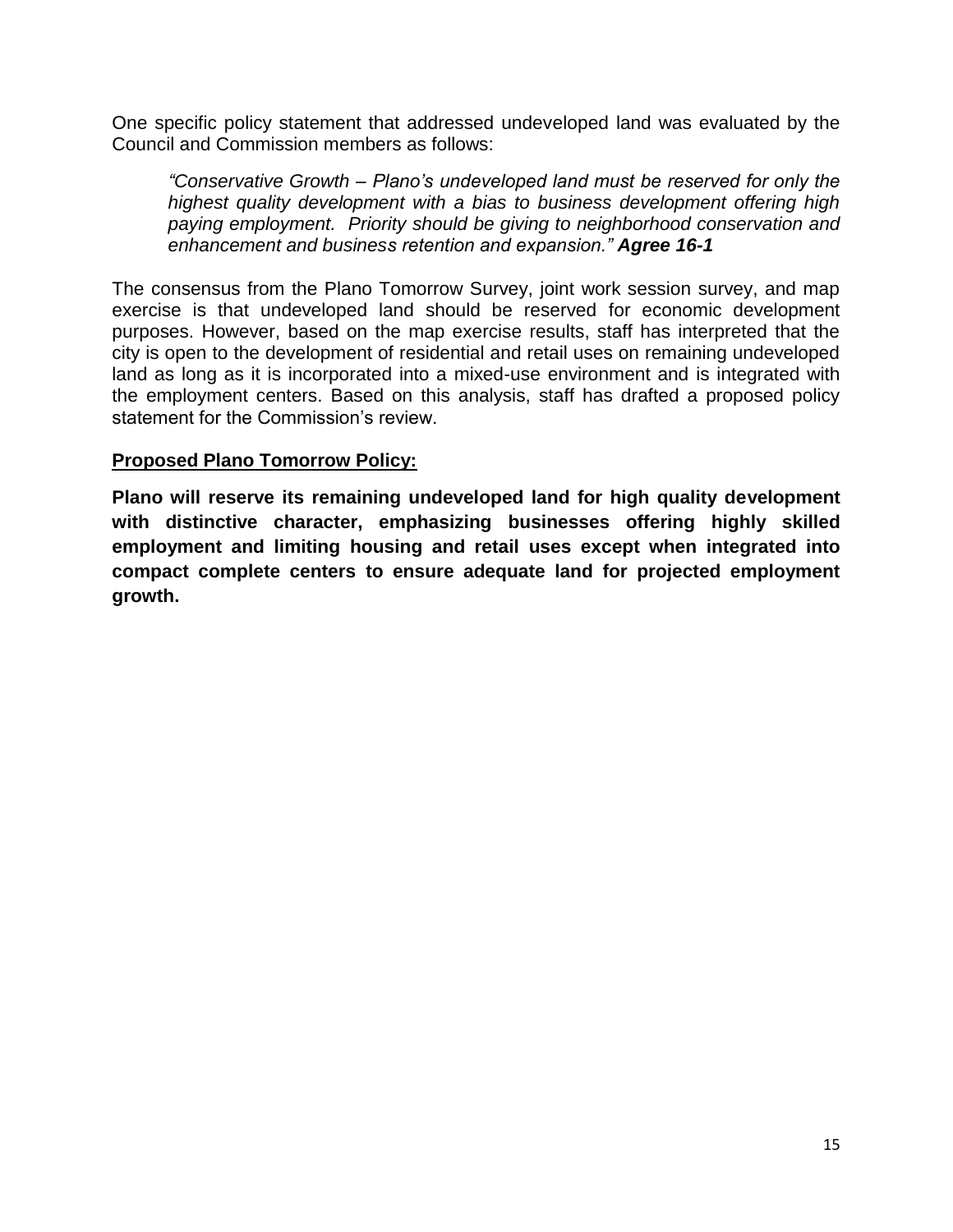- Continue to facilitate the development of Transit Oriented Developments (TODS) such as those recommended in the Urban Centers Study.
- Facilitate the development of TODs such as those recommended in the Urban Centers Study.

Transit-oriented development (TOD) is a mixed-use residential and commercial area designed to maximize access to public transit that often incorporates features to encourage transit ridership. A TOD neighborhood typically has a center with a transit station or stop (train station or bus stop), surrounded by relatively high-density development. TODs generally are located within a radius of one-quarter to one-half mile from a transit stop, as this is considered to be an appropriate scale for pedestrians as determined by Eric Guerra and Robert Cervero in their 2013 study "Is a Half-Mile Circle the Right Standard for TODs".

Plano's downtown serves as a regional example of a successful transformation to a transit village. Since the opening of the rail station in 2002, over 500 apartments and 65 townhomes have been constructed within one-quarter of a mile from the transit stop. Another 400 apartments and 61 single family units are either under construction or in design. By constructing additional dwelling units around the station, it increases the chances that residents will commute by train and alleviate traffic congestion. The increased density also supports new retail, restaurants and services and creates a complete community with amenities and transit all within walking distance. Other regional examples of successful transit-oriented developments include Mockingbird Station and Cedars Station in Dallas. In addition, new TODs are currently being constructed along the DART's Green Line in Downtown Carrollton, Downtown Farmers Branch, and the Las Colinas Urban Center.

Plano will have the opportunity to encourage additional TODs around the Parker Road Station and future stations at Spring Creek Parkway, 12<sup>th</sup> Street Cotton Belt Station, and the Shiloh Road Cotton Belt Station. TODs can also be developed around active bus stations. As Plano evaluates the use of Bus Rapid Transit, TODs may be appropriate around the bus stations to encourage ridership.

### *Plano Tomorrow Survey*

The Plano Tomorrow Survey did not include any specific questions regarding transitoriented developments; however, Downtown Plano was identified as one of the respondent's favorite places in the city and rail transit was the most preferred transportation choice of the future.